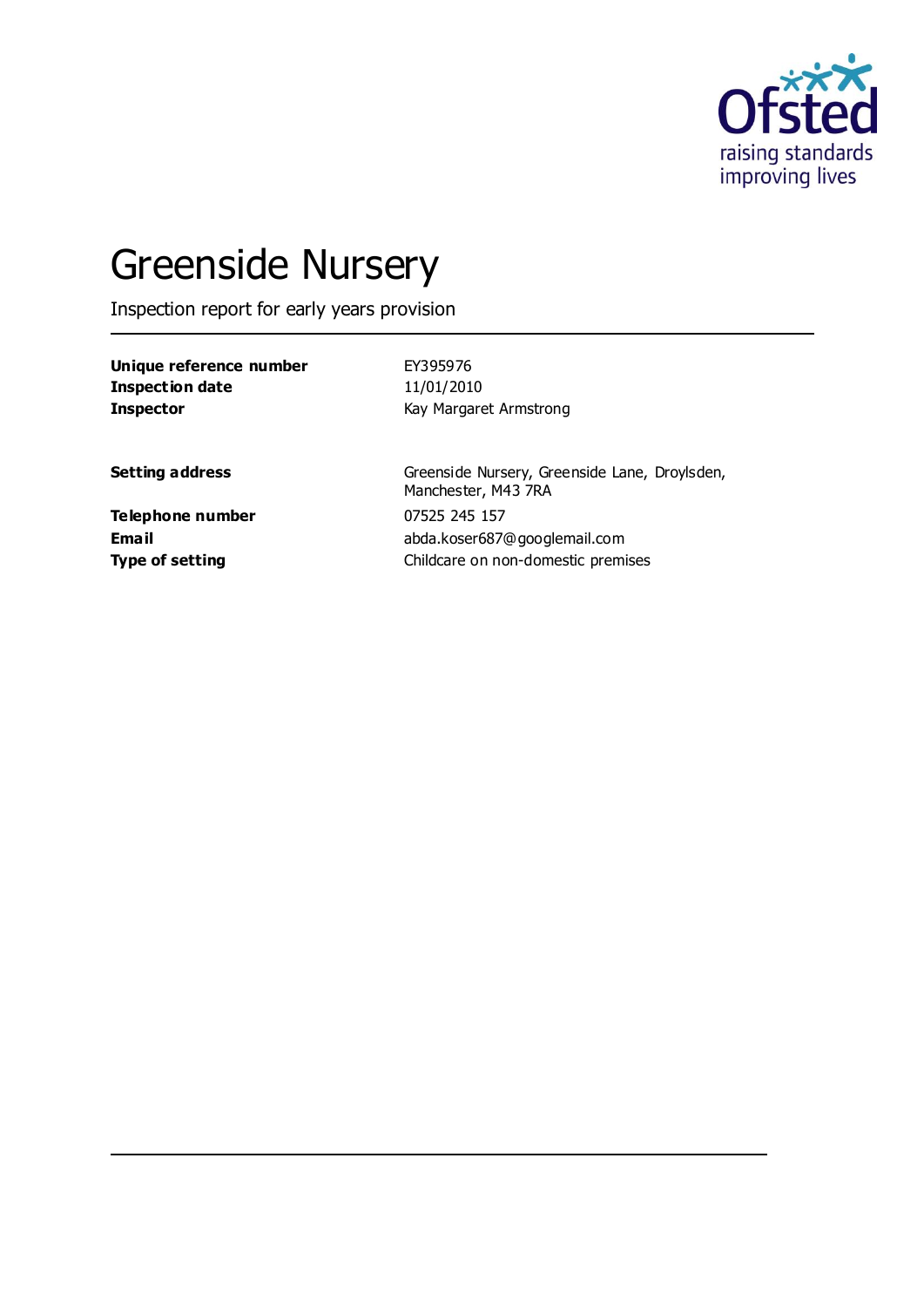The Office for Standards in Education, Children's Services and Skills (Ofsted) regulates and inspects to achieve excellence in the care of children and young people, and in education and skills for learners of all ages. It regulates and inspects childcare and children's social care, and inspects the Children and Family Court Advisory Support Service (Cafcass), schools, colleges, initial teacher training, work-based learning and skills training, adult and community learning, and education and training in prisons and other secure establishments. It rates council children's services, and inspects services for looked after children, safeguarding and child protection.

If you would like a copy of this document in a different format, such as large print or Braille, please telephone 08456 404040, or email enquiries@ofsted.gov.uk.

You may copy all or parts of this document for non-commercial educational purposes, as long as you give details of the source and date of publication and do not alter the information in any way.

Royal Exchange Buildings St Ann's Square Manchester M2 7LA

T: 08456 404040 Textphone: 0161 618 8524 E: enquiries@ofsted.gov.uk W: [www.ofsted.gov.uk](http://www.ofsted.gov.uk/)

© Crown copyright 2009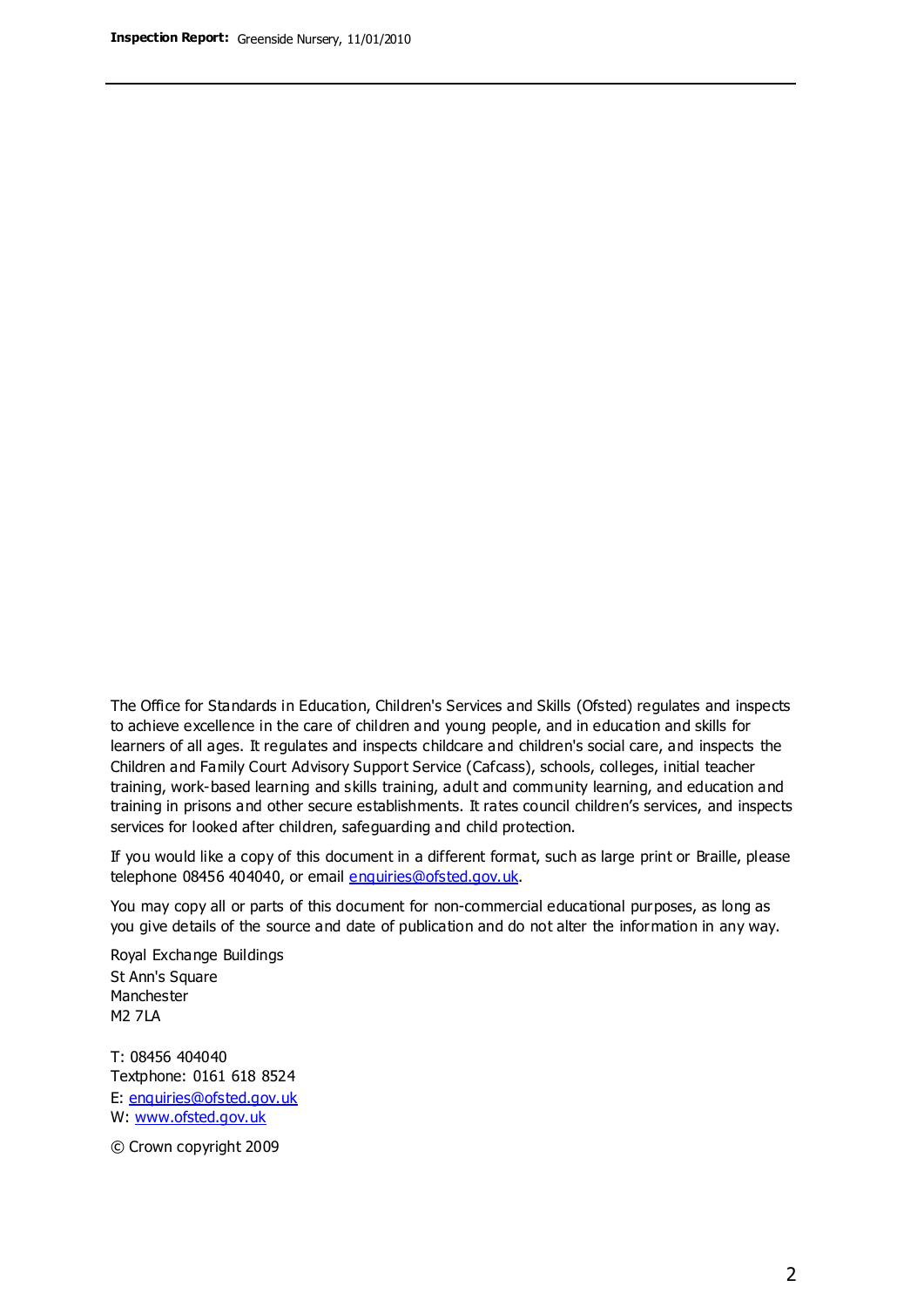## **Introduction**

This inspection was carried out by Ofsted under Sections 49 and 50 of the Childcare Act 2006 on the quality and standards of the registered early years provision. 'Early years provision' refers to provision regulated by Ofsted for children from birth to 31 August following their fifth birthday (the early years age group). The registered person must ensure that this provision complies with the statutory framework for children's learning, development and welfare, known as the *Early* Years Foundation Stage.

The provider must provide a copy of this report to all parents with children at the setting where reasonably practicable. The provider must provide a copy of the report to any other person who asks for one, but may charge a fee for this service (The Childcare (Inspection) Regulations 2008 regulations 9 and 10).

The setting also makes provision for children older than the early years age group which is registered on the voluntary and/or compulsory part(s) of the Childcare Register. This report does not include an evaluation of that provision, but a comment about compliance with the requirements of the Childcare Register is included in Annex B.

Please see our website for more information about each childcare provider. We publish inspection reports, conditions of registration and details of complaints we receive where we or the provider take action to meet the requirements of registration.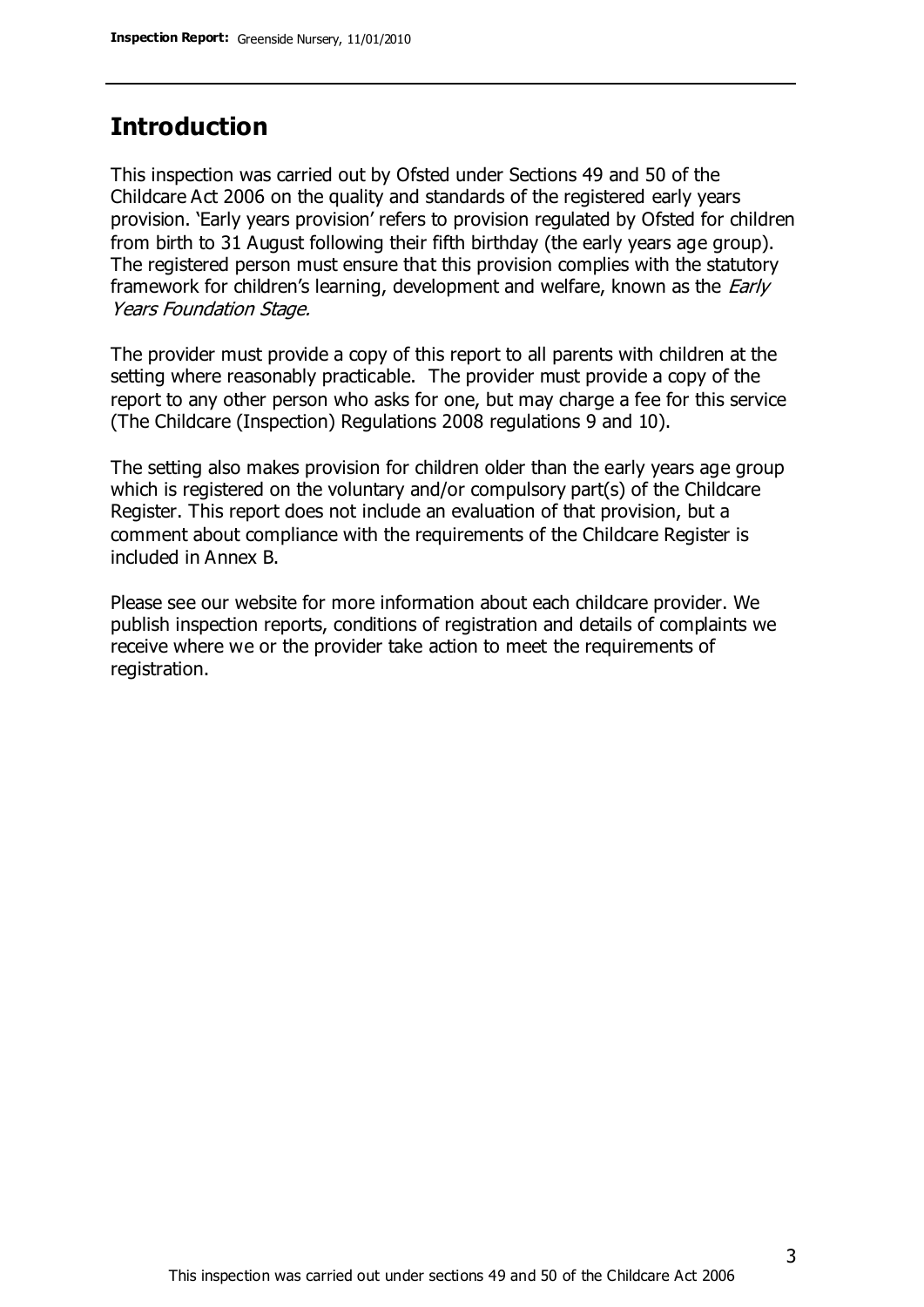# **Description of the setting**

Greenside Nursery is one of three nurseries which are owned by an individual provider. The facility runs from within Greenside Children's Centre in the Droylsden area of Tameside. It has been registered since 2009 and caters for children from the local community. Children are cared for in a large open plan room which is divided in to areas for babies and older children. The nursery is open from 7.30am to 6.30pm, Monday to Friday, all year round except for Christmas Day, Boxing Day and New Year's Day.

The facility is registered on the Early Years Register and the compulsory part of the Childcare Register to provide care for a maximum of 54 children under eight at any one time. Currently there are 93 children on roll who are all in the early years age range. A total of 16 staff care for the children, 11 of whom hold a level 3 childcare qualification and one who has a level 2 childcare qualification.

## **The overall effectiveness of the early years provision**

Overall the quality of the provision is good.

Staff provide a welcoming and friendly environment in which all children are valued. Children make good progress as they are encouraged to become independent and active learners by a supportive staff group. The staff ensure children have access to a wide range of interesting and stimulating activities which effectively promote the early learning goals. Children's welfare needs are met well, and most potential hazards have been minimised. Partnership with parents is strong. The group works with other providers of the Early Years Foundation Stage to provide consistent care for the children. The provider demonstrates a strong capacity for continuous improvement and she has prioritised key areas for further development.

# **What steps need to be taken to improve provision further?**

To further improve the early years provision the registered person should:

- provide more opportunities for children to develop skills in using and understanding technology
- help children to consolidate their learning and understanding by using mathematical concepts and language in everyday situations, such as counting the place settings at lunch time
- ensure the cords from the blinds and trailing wires do not pose a hazard to the children.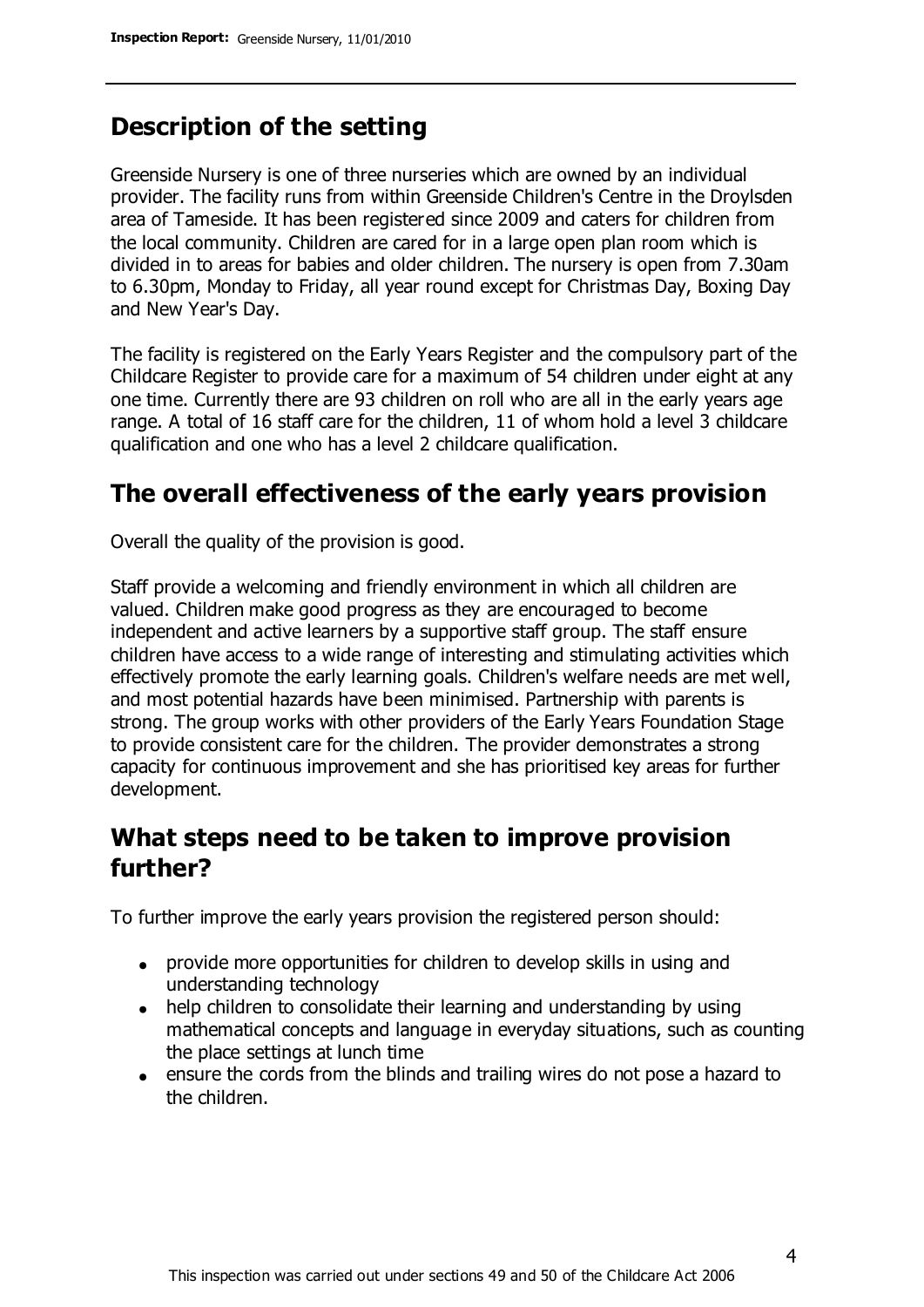## **The effectiveness of leadership and management of the early years provision**

The staff have a purposeful understanding of their role in safeguarding children and know the procedures to follow should a concern arise. Over half the staff team have attended recent training with regard to child protection; this ensures they have up-to-date information surrounding safeguarding issues. Robust employment and recruitment procedures are followed to ensure personnel are suitable. A thorough induction process and regular observations and appraisals monitor staff's ongoing suitability and identify their future training needs. Risk assessments are completed for all areas of the premises however, the cords to the blinds and the trailing wires pose a potential hazard to the children. The entrance to the building is effectively monitored and official identification documents are thoroughly checked before any person not known at the setting is allowed to enter. Effective staff deployment ensures that children are well supervised at all times. Policies and procedures are of a good standard and meet the welfare requirements. All the required records and documentation are in place and contribute to the health, safety and welfare of the children.

The management team work well together and have worked hard since registration to motivate staff and to drive improvement. As a result, there is a sense of team spirit. Staff are assisted to access training to support their ongoing professional development. Procedures for self-evaluation are in place. Future plans are well targeted and include the development of the indoor play area to provide more continuity for the children. Staff actively promote personalised learning as the system they have developed to record and monitor children's progress enables them to focus on individual children's learning needs. Clear learning intentions are identified within written plans, activities are adapted to ensure that children can participate at their own level and the next stages of children's learning are identified.

The setting strives to provide an inclusive service for both children and their families. Parents are encouraged to be involved in their children's learning; for example, they are invited into the setting to observe and participate in their child's day. Good information is sought prior to admission, helping staff to recognise the uniqueness of each child. As a result, new children generally settle well with the support of a good key worker system. Parents are invited to attend parent's forums, they are actively encouraged to contribute to children's assessment records and to attend parent's evenings. They are well informed about current events through notice boards and regular newsletters. Parents are very happy with the care afforded to their children. Effective links with other providers of the Early Years Foundation Stage that children attend such as, local schools have been established.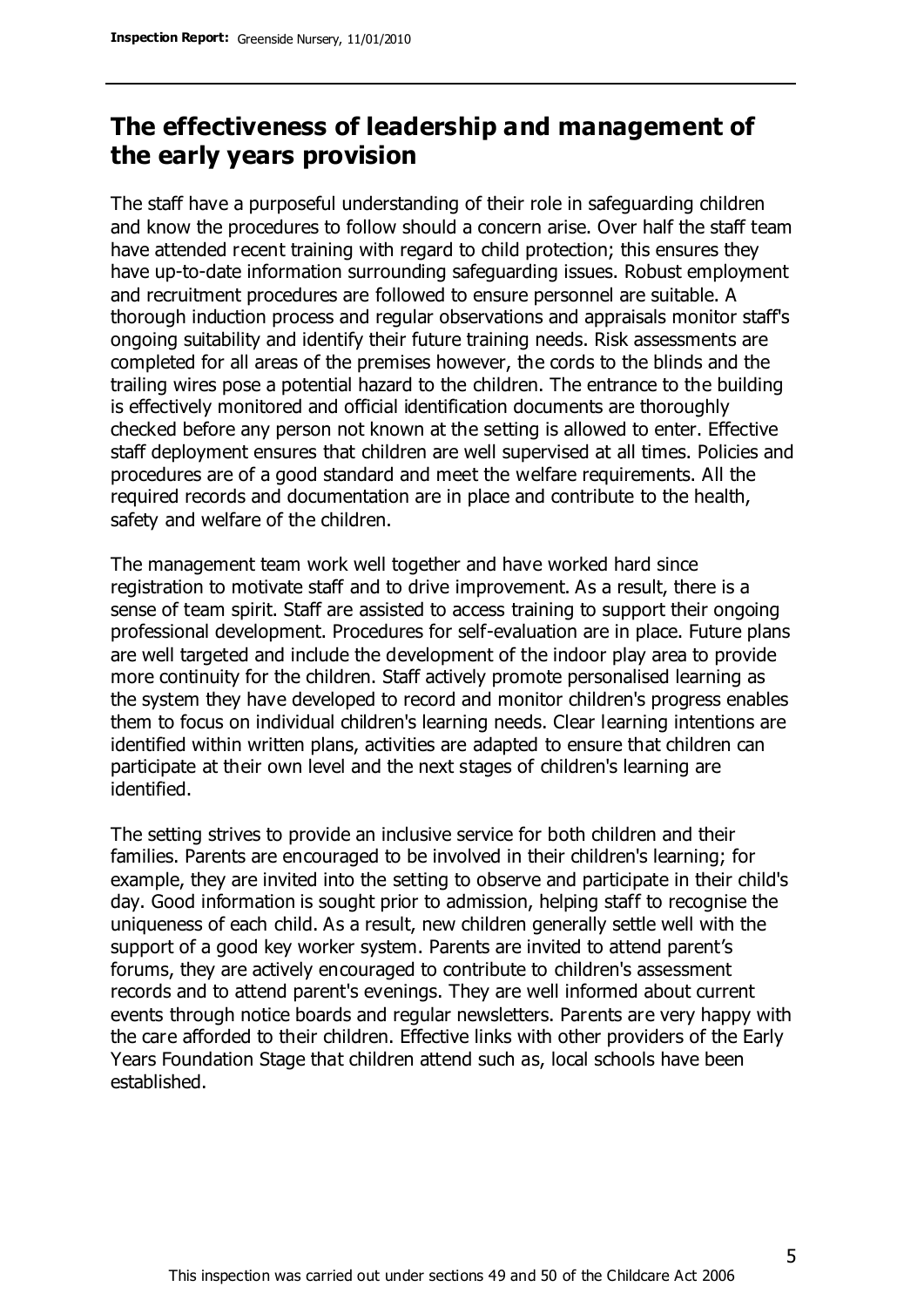# **The quality and standards of the early years provision and outcomes for children**

Most staff have a good awareness of the learning and development requirements of the Early Years Foundation Stage and of the importance of learning through play. Children are becoming active learners because staff work hard to make the learning environment accessible and appealing to the children. A good range of resources are available which reflect children's interests and are displayed attractively to promote investigation and exploration. Children move around their immediate environment with confidence, and they have the added luxury of freedom of movement between the indoor and outdoor play environment. Children thoroughly enjoy the time they spend outside, developing many aspects of their learning as they work together to build a snowman. They problem solve as they work out what they need to do and what they will use to make eyes and a nose for the snowman. They confidently use mathematical language as they talk about big and little snowballs and count the pebbles which they use as buttons.

Staff respond to babies babbling positively which promotes their communication skills, reinforces their confidence and self value. Staff sit on the floor playing with the babies creating a nurturing and caring environment. Staff offer appropriate reassurance and comfort by means of hugs, cuddles and kind words. Children share very warm relationships with staff and are confident in expressing their wishes and desires. Self-help skills are developing well, as the older children are encouraged to serve their own lunch, dress themselves for outdoor play and hang up their coats.

Children develop good communication skills as staff engage with them, ask openended questions and listen intently to what they have to say. They are becoming aware that print carries meaning: some children confidently write their own names, other children mark-make with a purpose ascribing meaning to their marks. They thoroughly enjoy listening to a story as part of a group or reading on their own for pleasure. Children's dexterity is developing as they mould shapes with dough, thread beads in patterns and snip with scissors. Children dress up in hard hats and high visibility jackets and build wonderful models, working together to ensure their construction does not topple over. The children enjoy a painting activity and confidently name the colours they are using. Children count by rote at tidy up time, when singing number rhymes, and during play in the maths area, all of which develops children's mathematical skills. However, staff do not always encourage children to count in everyday situations, such as, preparing the table for lunch time, which would help to consolidate children's learning and understanding. Opportunities are made available to children to help develop their knowledge and understanding of the world. Resources, such as dolls, jigsaws and books help to promote children's awareness of the wider world and our diverse society. Children begin to understand about different cultures and lifestyles as they celebrate some festivals throughout the year. They are becoming aware of others and developing a caring attitude as they participate in charitable events, such as Children in Need. Children have some opportunities to explore simple technology such as a computer and equipment in the home corner; however, this is limited, which has an impact on them developing skills for the future. Children enjoy singing their favourite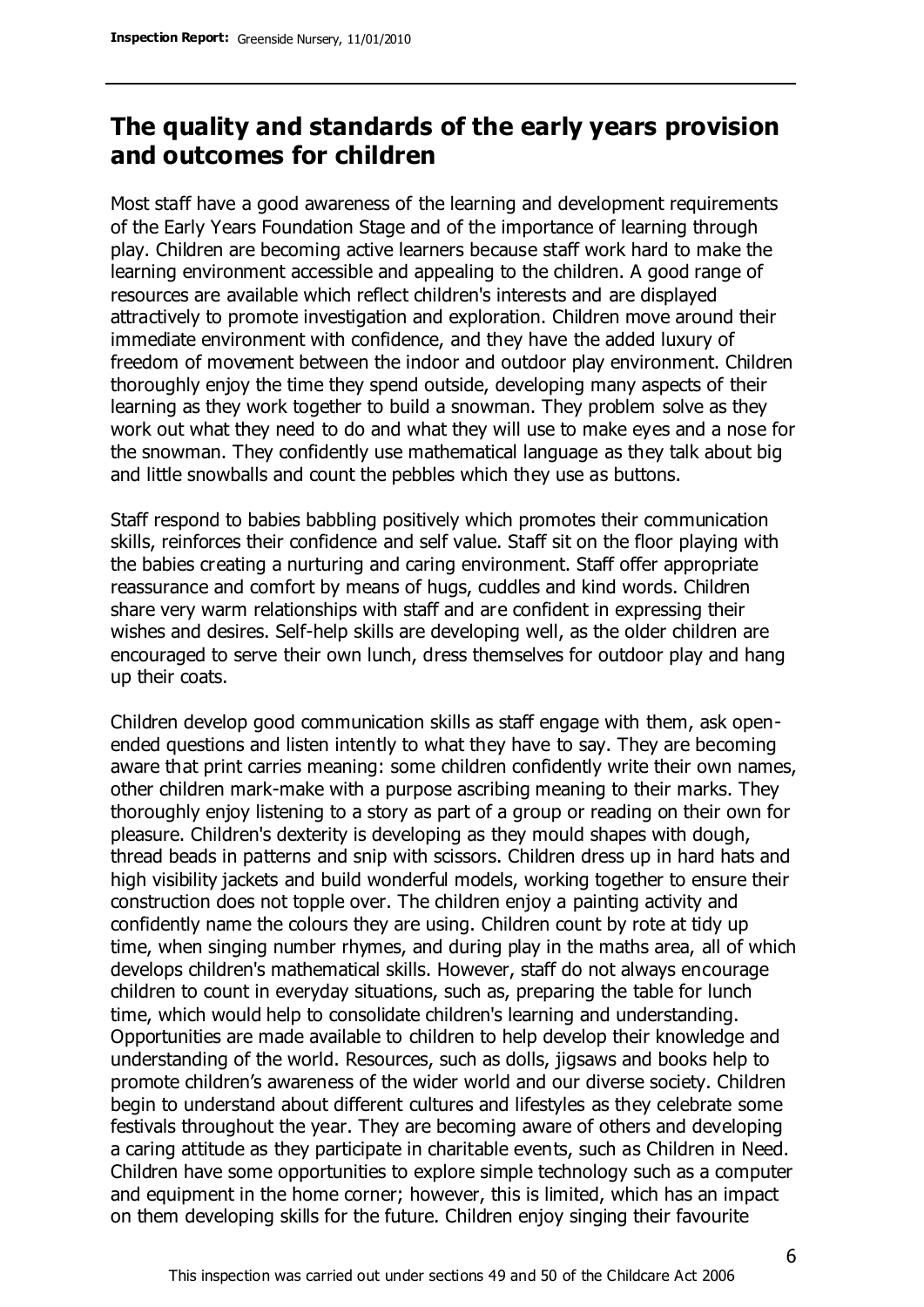rhymes, dancing and making sounds with musical instruments.

The premises are well maintained, warm and clean. Good hygiene routines are followed and children learn about the importance of washing their hands at appropriate times. Meals and snacks provided are well balanced and the setting works with parents to ensure any dietary needs are met. Children are able to access drinks, keeping themselves hydrated. Older children have free access to snacks and really relish helping themselves to fresh fruit and bread sticks. Good manners are promoted and staff act as good role models with a consistent, positive approach. As a result, children are beginning to manage their own behaviour, for example, by learning to take turns and to share resources. Children are beginning to manage some aspects of their own safety, for example they clearly know what to do in the event of a fire as the emergency evacuation procedures are practised regularly.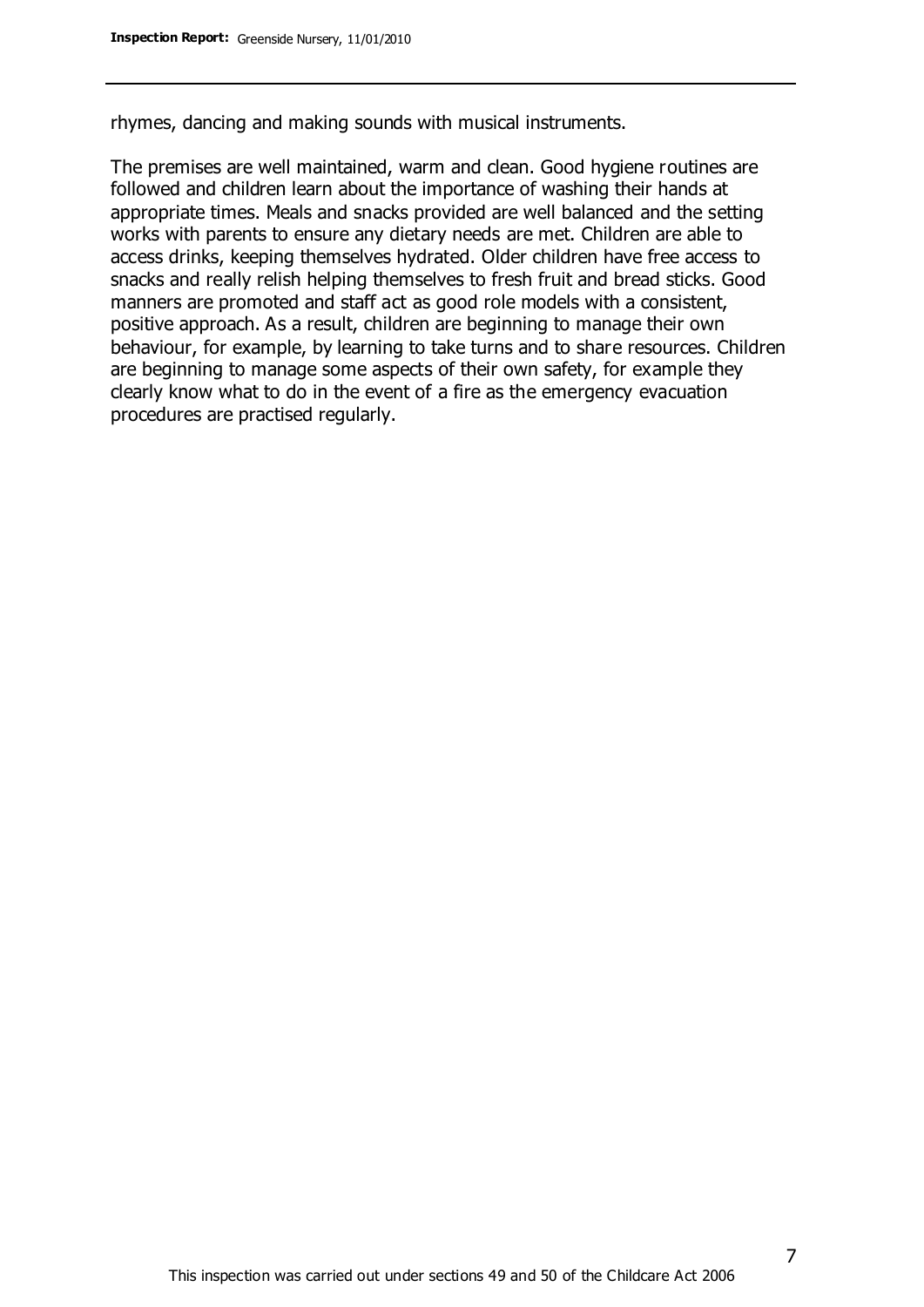# **Annex A: record of inspection judgements**

#### **The key inspection judgements and what they mean**

Grade 1 is Outstanding: this aspect of the provision is of exceptionally high quality Grade 2 is Good: this aspect of the provision is strong Grade 3 is Satisfactory: this aspect of the provision is sound Grade 4 is Inadequate: this aspect of the provision is not good enough

#### **The overall effectiveness of the early years provision**

| How well does the setting meet the needs of the<br>children in the Early Years Foundation Stage? |  |
|--------------------------------------------------------------------------------------------------|--|
| The capacity of the provision to maintain continuous                                             |  |
| improvement                                                                                      |  |

#### **The effectiveness of leadership and management of the early years provision**

| How effectively is the Early Years Foundation Stage led           |   |
|-------------------------------------------------------------------|---|
| and managed?                                                      |   |
| The effectiveness of leadership and management in embedding       |   |
| ambition and driving improvement                                  |   |
| The effectiveness with which the setting deploys resources        |   |
| The effectiveness with which the setting promotes equality and    |   |
| diversity                                                         |   |
| The effectiveness of safeguarding                                 | 3 |
| The effectiveness of the setting's self-evaluation, including the |   |
| steps taken to promote improvement                                |   |
| The effectiveness of partnerships                                 | 3 |
| The effectiveness of the setting's engagement with parents and    |   |
| carers                                                            |   |

### **The quality of the provision in the Early Years Foundation Stage**

The quality of the provision in the Early Years Foundation Stage  $\vert$  2

## **Outcomes for children in the Early Years Foundation Stage**

| <b>Outcomes for children in the Early Years Foundation</b>    |  |
|---------------------------------------------------------------|--|
| <b>Stage</b>                                                  |  |
| The extent to which children achieve and enjoy their learning |  |
| The extent to which children feel safe                        |  |
| The extent to which children adopt healthy lifestyles         |  |
| The extent to which children make a positive contribution     |  |
| The extent to which children develop skills for the future    |  |

Any complaints about the inspection or report should be made following the procedures set out in the guidance available from Ofsted's website: www.ofsted.gov.uk